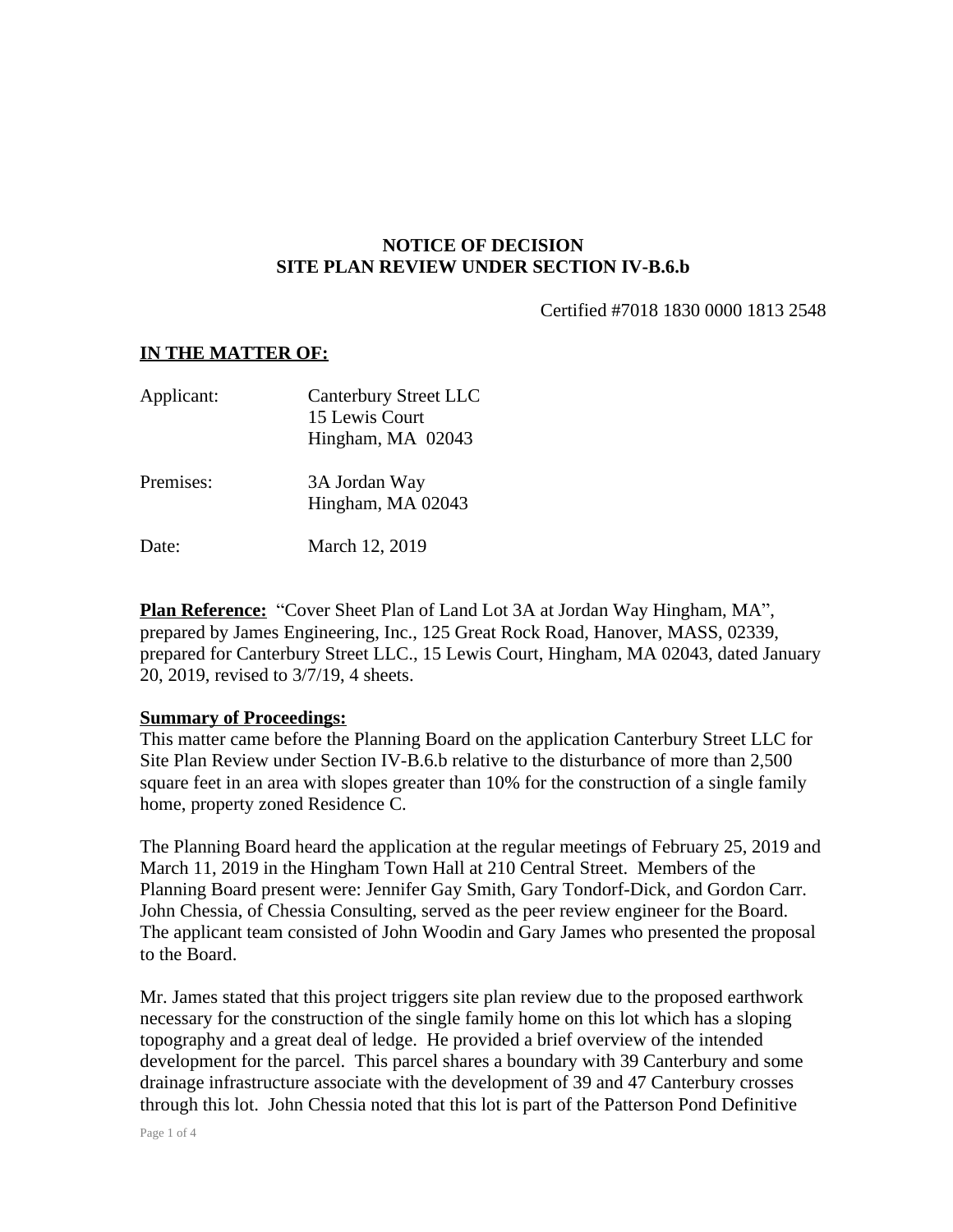Subdivision ("subdivision") and the drainage design had been reviewed extensively as part of that process and the drainage connection for 39 and 47 Canterbury Street was designed as part of the subdivision also. The lot has a tree preservation area and the Board reminded the applicant that the tree preservation areas are required to be delineated with boulders. The Board reviewed the overall proposal with a focus on grading, drainage and site alteration and asked questions of the applicant. The Board discussed the tree preservation area and that more trees exist in this tree preservation area than on the adjacent lot. Nonetheless the Board expressed an interest in having the plantings supplemented with trees to the same quantity and mix of species as required on the adjacent lot to help restore this portion of Canterbury Street to more of a densely vegetated area because the screening was greatly diminished as part of the construction. The Board asked the applicant if they would be able to plant additional trees within the tree preservation area to help offset the loss of mature vegetation. The applicant indicated they were willing to plant trees and asked if they could plant some outside of the formal tree preservation area on the Jordan way frontage to help enhance the corridor. The Board agreed and noted that there would be a condition regarding the trees. Board members then reviewed the project in accordance with the Site Plan Review Criteria contained in Section I-I (6) as follows:

*a. protection of abutting properties against detrimental uses by provision for surface water drainage, fire hydrant locations, sound and site buffers, and preservation of views, light and air, and protection of abutting properties from negative impacts from artificial outdoor site lighting;*

The Board found that to ensure the limits of clearing correspond to the approved plans, erosion controls and orange construction fence to delineate the limits of clearing should be installed prior to the start of blasting or other work on this lot. The Board also found that given the lack of screening due to the loss of trees in the tree preservation areas the outdoor lighting will be highly visible.

*b. convenience and safety of vehicular and pedestrian movement within the site and on adjacent streets; the location of driveway openings in relation to traffic or to adjacent streets, taking account of grades, sight distances and distances between such driveway entrances, exits and the nearest existing street or highway intersections; sufficiency of access for service, utility and emergency vehicles;*

The Board found that this was not applicable.

*c. adequacy of the arrangement of parking, loading spaces and traffic patterns in relation to the proposed uses of the premises; compliance with the off-street parking requirements of this By-Law;*

The Board found that this was not applicable.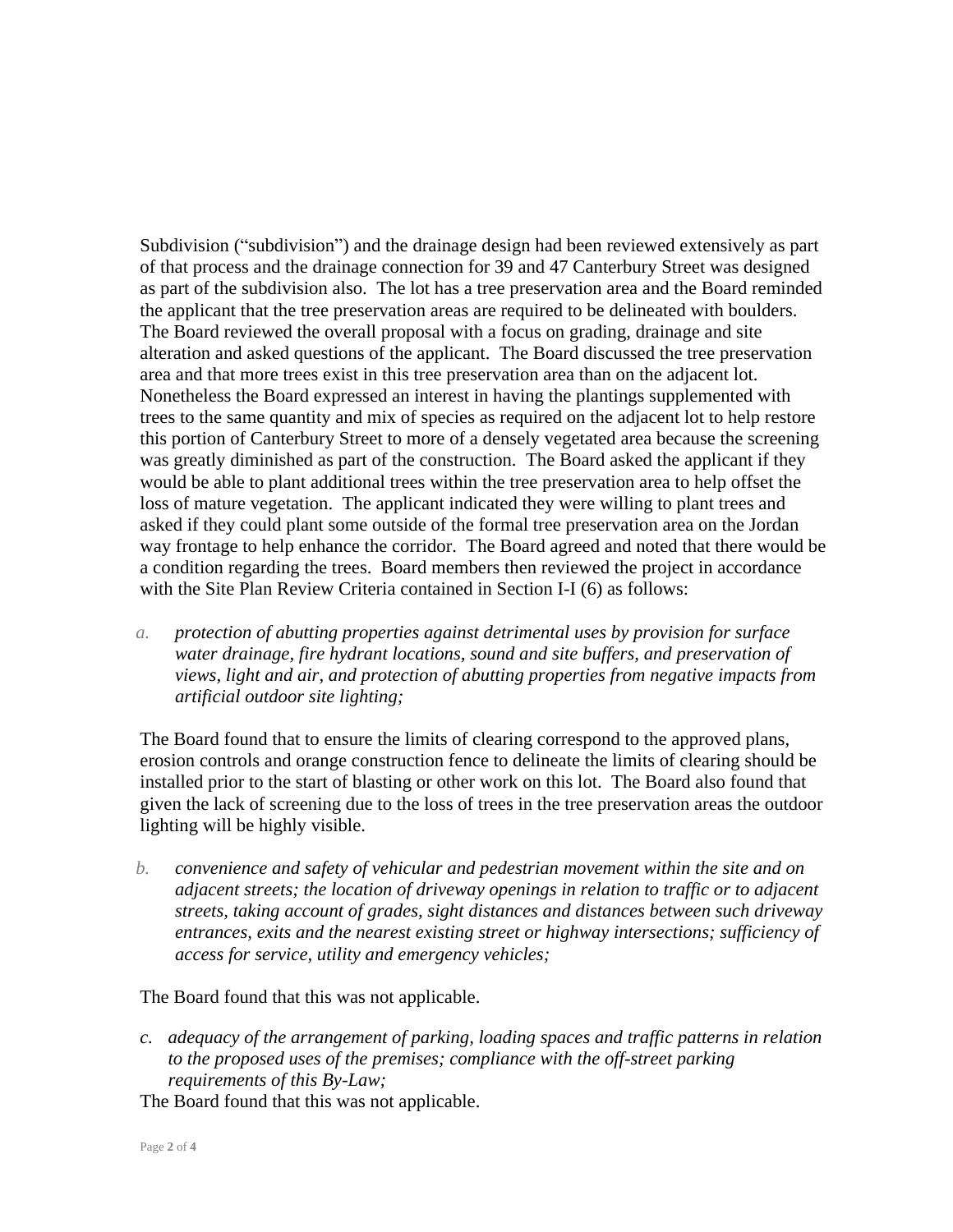*d. adequacy of open space and setbacks, including adequacy of landscaping of such areas;*

The Board found that the tree preservation area corresponds to the definitive subdivision approval.

e. *adequacy of the methods of disposal of refuse and other wastes resulting from the uses permitted on the site;*

The Board found that this was not applicable.

*f. prevention or mitigation of adverse impacts on the Town's resources, including, without limitation, water supply, wastewater facilities, energy and public works and public safety resources;*

The Board found that this was not applicable.

*g. assurance of positive storm water drainage and snow-melt run-off from buildings, driveways and from all parking and loading areas on the site, and prevention of erosion, sedimentation and storm water pollution and management problems through site design and erosion controls in accordance with the most current versions of the Massachusetts Department of Environmental Protection's Storm water Management Policy and Standards, and Massachusetts Erosion and Sediment Control Guidelines.*

The Board found that the roof drainage system design needs to be revised per the peer review comments of 3/7/19 and access for maintenance needs to be provided. The maintenance requirements for this system including access manholes should be in the O&M plan for the subdivision. The drainage from Lots 39 & 47 Canterbury crosses this lot and ultimately discharges to the pond. The design of the drainage is being finalized now but it should be consistent with the subdivision approval. The Illicit Discharge Certification Statement has not yet been provided. The catch basins have been replaced with drop inlets in swales adjacent to the driveways, and that this will function as well or better than the approved plan.

*h. protection of natural and historic features including minimizing: the volume of cut and fill, the number of removed trees of 6 inches caliper or larger, the removal of stone walls, and the obstruction of scenic views from publicly accessible locations;*

The Board found that this is not applicable.